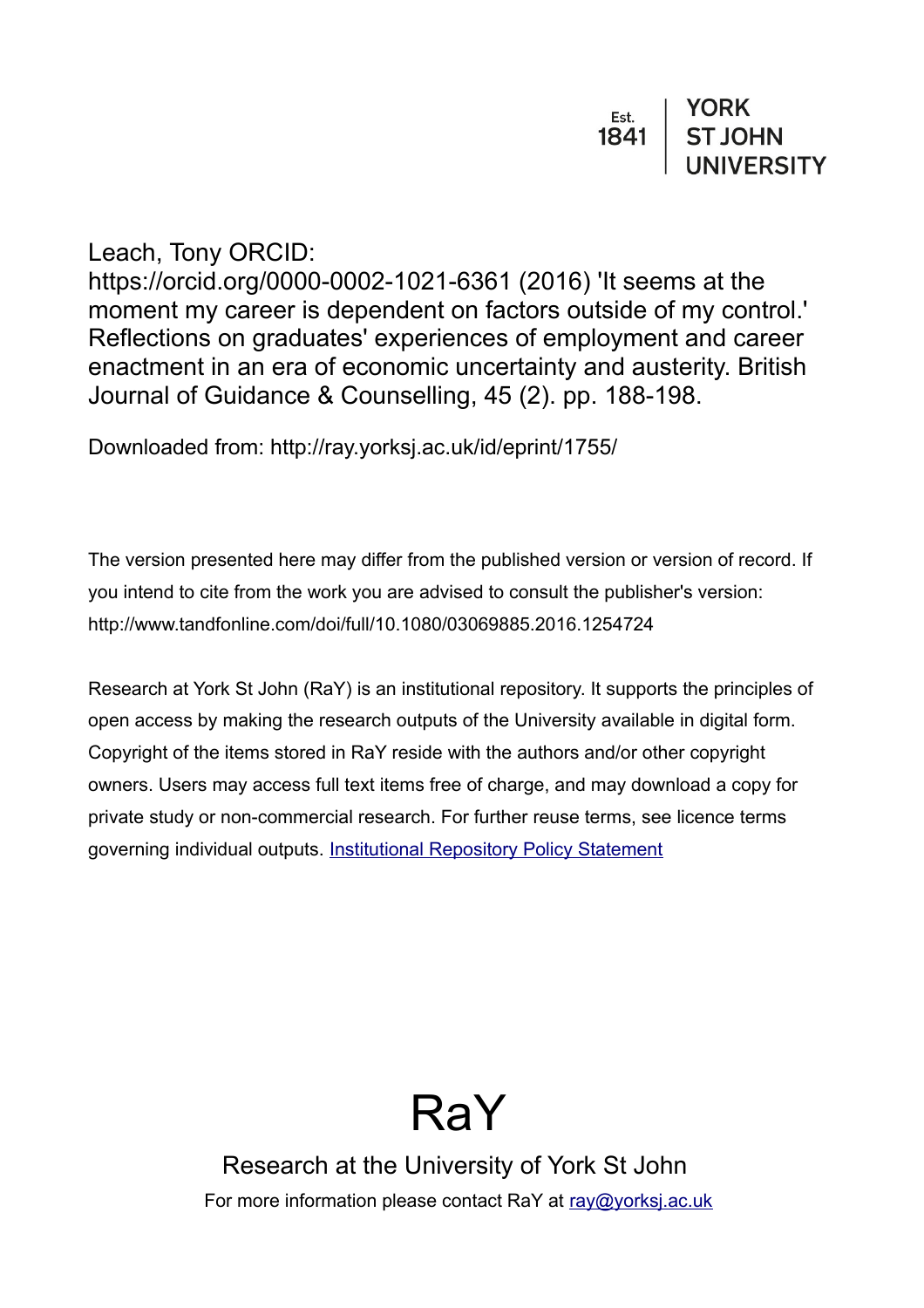**'It seems at the moment my career is dependent on factors outside of my control.' Reflections on graduates' experiences of employment and career enactment in an era of economic uncertainty and austerity.**

Tony Leach York St John University, UK Faculty of Education and Theology Lord Mayor's Walk YO31 7EX Email: t.leach@yorksj.ac.uk

# **Abstract**

This paper explores contested notions of the purpose of education and careers work. The research for the paper examines public sector employee reactions to notion of a psychological contract breach, when cuts in funding put their jobs and careers at risk. It argues that, in this environment, the search for career fulfilment can be marked by feelings of cruel optimism, wicked problems and broken expectations. The findings are then used to present the case for further research, firstly, to address the notion of possible selves, as individuals explore alternative identity affirming career opportunities; and secondly, the impact of changes in public policy on the processes of psychological contracting between students and staff in further and higher education.

Keywords: Labour markets, cruel optimism, wicked problems, contested transitions, positive selves; psychological contracts.

# **Introduction**

This paper contributes to the contested body of work about the vocational imperative in education, and its implications for careers guidance and counselling in the  $21<sup>st</sup>$  Century. The notion that education should serve the needs of the business community and the economy is not new. Throughout the  $20<sup>th</sup>$  Century, the expansion of education and careers work in schools, colleges and universities in the UK, and in other countries, was financed by governments, in the belief that it would deliver a much needed boost to the economy, and deliver social and economic returns for most people, and greater social equality. (Avis & Orr, 2016; Haywood, 2004; Bergmo-Prvulovic, 2014; Keep & Mayhew, 2014). Looking back to the period of post-war economic expansion in the 1950s and 1960s, for many, a 'job for life' with the prospect of career promotion in one, or a few, organisations was a real possibility. It was also a time when theories about the existence of a psychological contract to explain social exchange relationships in the work place first took hold. Introduced by Argyris (1960), and then taken up afterwards by Levinson et al., (1962) and Schein ([1945], 1980), classical definitions of the psychological contract are that it is implicit, unwritten and often unspoken; involves all members of the organisation; is concerned with perceived mutual expectations and obligations; and that these implicit understandings are about notions of mutual obligations of trust, fairness and social justice. These expectations of one another are said to be powerful determinants of job commitment and satisfaction within the organisation. If, and when, either party reaches a point where they feel the other party is in breach of these expectations, the consequences can be serious for employer-employee relationships, employee health and wellbeing, and the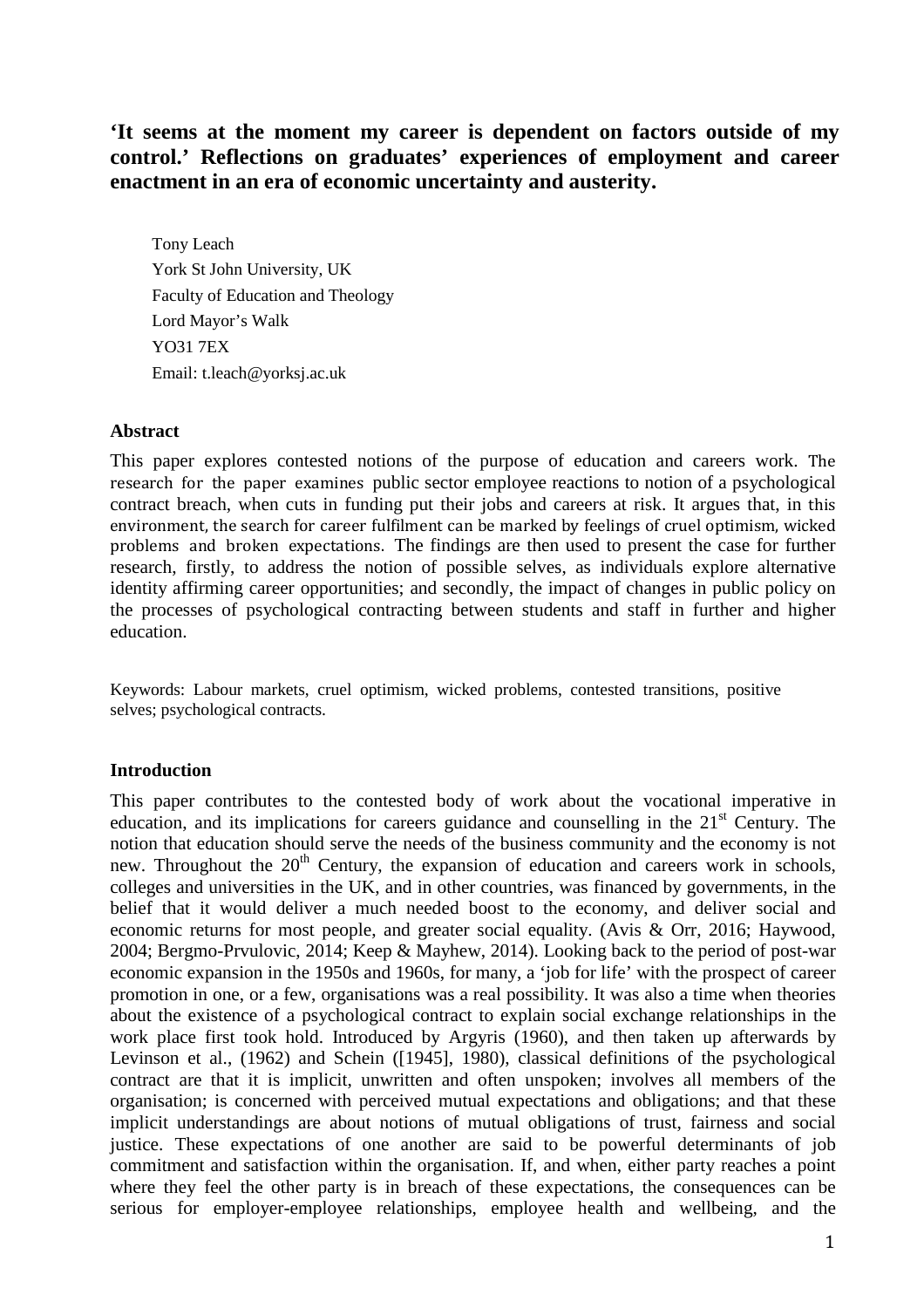organisation (Conway & Briner 2005; Conway et al., 2014; Guest et al., 1996; Leach, 2009, 2010; 2012; Piccoli & De Witte, 2015; Rousseau, 1995; Zhao et al., 2007).

Nowadays, politicians and employers are more inclined to question the cost-benefits of the public expenditure on education. In his speech, delivered at Ruskin College Oxford on 18<sup>th</sup> October 1976, the Labour Prime Minister James (Jim) Callaghan first set out the grounds for 'The Great Debate' about the expected return from the public expenditure on education (Callaghan, 1976). The response since then has been the intensification of the argument for vocational education and training for a highly skilled, employable workforce in public policy in the UK, and across Europe (CEDEFOP, 2005); DBIS, 2016; COM, 2005; OECD, 2014):

If we are to continue to succeed as a knowledge economy, however, we cannot stand still, nor take for granted our universities' enviable global reputation and position at the top of league tables. We must ensure that the system is also fulfilling its potential and delivering good value for students, for employers and for taxpayers who underwrite it. (DBIS, 2016: p. 5).

At the same time, there has been a noticeable change in employer-employee relationship expectations, and vocational and educational paths are no longer linear, predictable or stable. When recessionary pressures first took hold in the early 1990s, there was talk of a new approach in psychological contracting to explain the changing nature of social exchange relationships in the work place, with employers providing employees with work that involves skill development opportunities to maintain their employability in a highly competitive global economy, in return for a loss of job security (Herriot & Pemberton, 1995; Rousseau, 1995). However much they were disguised, these changes were early indications of the now familiar neoliberal market fundamentalism that informs policy for education and careers work in the UK, and in other countries. Within this discourse, education is regarded as a form of knowledge capital (Tomlinson, 2008), and the 'social state' gives way to the 'enabling state' to ensure individuals have the knowledge, skills, powers and freedom to become innovative entrepreneurs in the competitive global market place. (COM, 2005; Davies & Bansel, 2007; Harris, 2007; Keep & Mayhew, 2014: Leitch Review of Skills, 2006; Lyotard, 1984). To accelerate this agenda and 'drive up standards' in teaching to satisfy the needs of the 'knowledge economy', the UK Government's White Paper proposals for the Teaching Excellence Framework (TEF), and the creation of the Office for Students (OfS), are designed to release market forces and increase competition in Higher Education, so that 'employers get the skills they need at the highest level to increase productivity in their businesses' (DBIS, 2016).

In keeping with this ideological and political perspective on the laws of the labour market, and the contributory role and purpose of education, social relationships between teachers, careers workers and students are constructed as calculated instrumental exchanges, designed to ensure graduate employability (Bergmo-Prvulovic, 2014; Tomlinson, 2008). Thereafter, the educated person is made morally responsible for maintaining their employability and managing the development of their career throughout their working life (Bloom, 2013, p. 788; Brooks & Everett, 2009, p. 240; Clarke & Partickson, 2008, p. 122; Davies & Bansel, 2007; Shamir, 2008; Williams, Dodd, Steele & Randall, 2015). Portrayed, as '*career actors*' and '*protean careerists*' who value their freedom, are flexible, believe in continuous learning and seek intrinsic rewards through their work, it is claimed they can repackage their knowledge, skills and abilities to remain mobile and marketable in a rapidly changing and highly competitive globalised economy (Arthur, 2008; Arthur & Rousseau, 1996; Hall, 1996, 2002; 2004, 2008). A person's ability to be an empowered career actor in this environment is said to be dependent on their levels of reflexivity, notions of their self-identity, and their resilience in the face of the challenges that come their way (Brimrose, Barabasch, Brown & Mulvey, 2015, p.257; Tomassini, 2015, p. 265). Anticipating the implications of this for careers work, reflexive narrative construction is predicted to become one of the most important approaches in careers guidance and counselling in the  $21<sup>st</sup>$  Century (Savickas, 2008; Langelle & Meijers, 2013; McMahon & Watson, 2013). It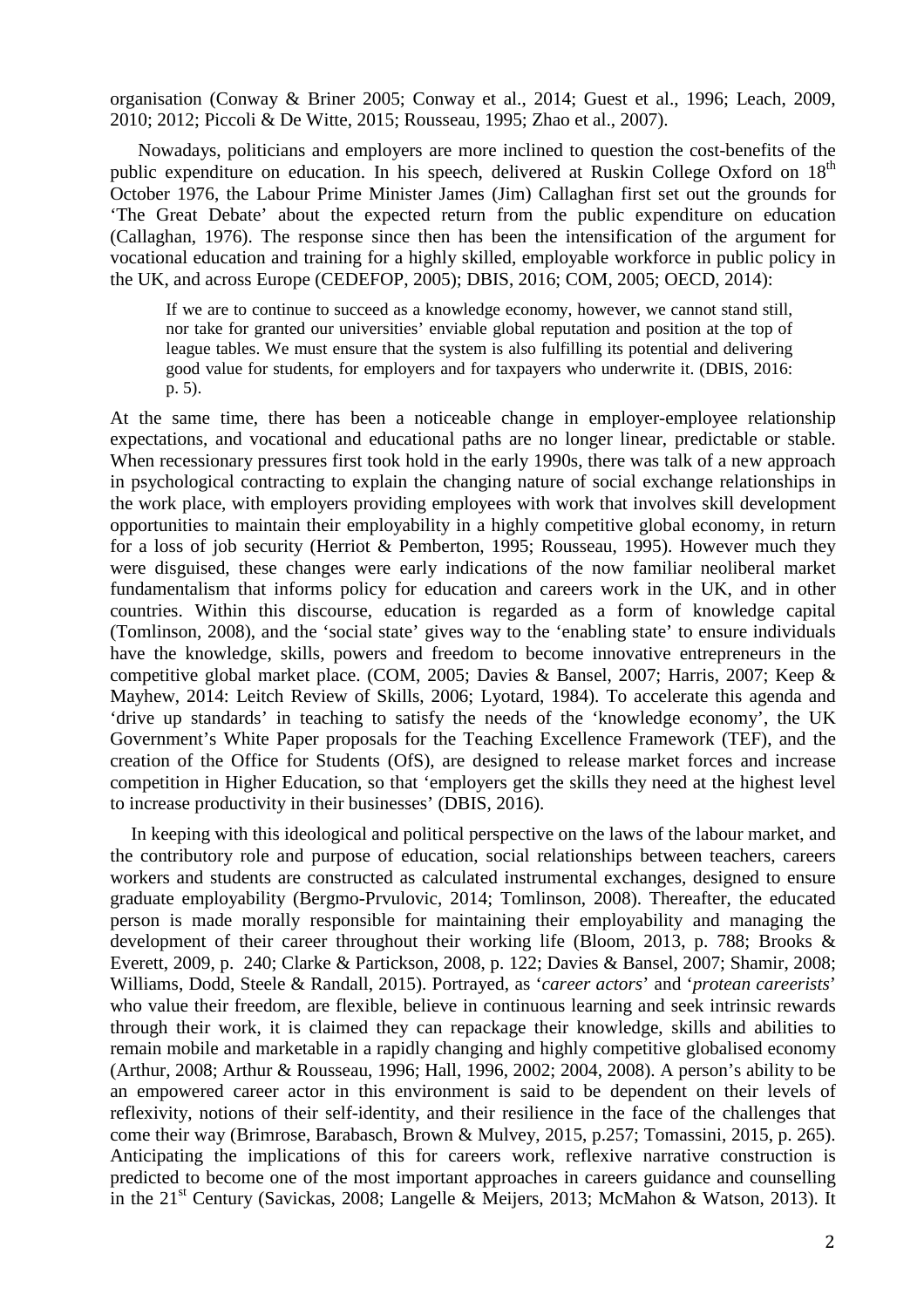involves the counsellor and the client working together to explore and co-construct a narrative to reflect, as accurately as possible, the logic of the client's concrete transitional life experiences, and emerging career identity. Portrayed as a creative, therapeutic and empowering dialogic process, the counsellor seeks to help the writer to explore and ascribe meaning and a sense of logic to their previous transitional experiences, and to craft an imaginary future career identity for themselves (Lengelle & Meijers, 2013; McMahon & Watson, 2013; Bimrose, Barabasch, Brown & Mulvey, 2015).

While acknowledging the value of this narrative approach for some clients, in contrast, some studies identify career transitions as contested, troublesome events, and question assumptions about the power of individual agency and reflexivity to assign meaning and logic to their career experiences in times of high economic and employment uncertainty (Langelle & Meijers, 2013; Moreno da Fonseca, 2015). In particular, it is noticeable how much of the research dwells on the "good news" stories of successful protean careerists (Sullivan & Baruch, 2009, p. 1550; Williams, Dodd, Steele & Randall, 2015). According to these stories, flexible employment arrangements enable employees to balance work, leisure and family time better, and to manage their careers more effectively. These arrangements are also said to allow managers to attract and retain skilled employees who would otherwise be unable to accept a full-time job. In contrast, the "bad news" stories point to the harsh realities of the hollowing out of previously secure professional jobs and careers, to be replaced by forms of non-standard employment. This trend is associated with multiple work transitions: the expansion of short-term, fractional contracts, the use of agency-based contract workers, forms of self-employment, voluntary work, low pay, and a loss of employment benefits (Eliasoph, 2013; Green et al., 2016; Haasler & Barabasch, 2015, p. 310; Hutton, 2016; Leach, 2015; Tomassini, 2015). The upshot is that questions remain over the extent to which the knowledge and skills for employability agenda in education can counteract the labour market's role as an 'inequality engine', delivering high numbers of low skill, low pay 'bad jobs' for the many, including graduates, and high skill, high pay jobs for the privileged few (CIPD, 2015; Keep & James, 2012; Keep & Mayhew, 2014, pp. 776-777; Piketty, 2013). In this climate, a person's search for career fulfilment can be marked by feelings of cruel optimism (Berlant, 2011). Cruel optimism is the condition of maintaining an attachment to a problematic, imaginary, identity-informed career ambition and its attendant promises of job satisfaction, rewards and career development, in advance of its likely loss. The cruelty of it is most evident when the maintenance of an attachment to the optimistic, imagined career outcome recognises its 'compromised conditions of possibility', but is nevertheless conceived as the reason, and means, for living in the world. (Berlant, 2011).

Following the financial crash of 2007-8, much attention has been paid to the debate about the need for cuts in public sector funding (for example, Barrell & Davies, 2008; Krugman, 2015). In comparison, little attention has been given to the costly effects of austerity for the career prospects of public sector workers. Recognising this, the purpose of this paper is to consider the reactions of public sector employees to notions of a psychological contract breach, when their jobs and careers are put at risk in this new age of austerity. Specifically, the paper argues that the policy-driven discourse on vocational education ignores the reality of labour market inequalities, and depersonalises the learner's experiences and the learning process, and their career experiences. The findings form the research are then used to further the contested debate about the role and purpose of education and career guidance and counselling in the  $21<sup>st</sup>$  Century.

## **The Research**

Adopting a phenomenological stance, the study explores the realities of employment and career enactment, as reflected in the voices of the research participants. Using email interviews, the research aims to uncover the meaningful ways in which career events are experienced, made sense of and enacted in everyday life (Berglund, 2007, pp. 75–76). The modest sample for the study comprises 8 mature graduates, whose work involves supporting vulnerable children, young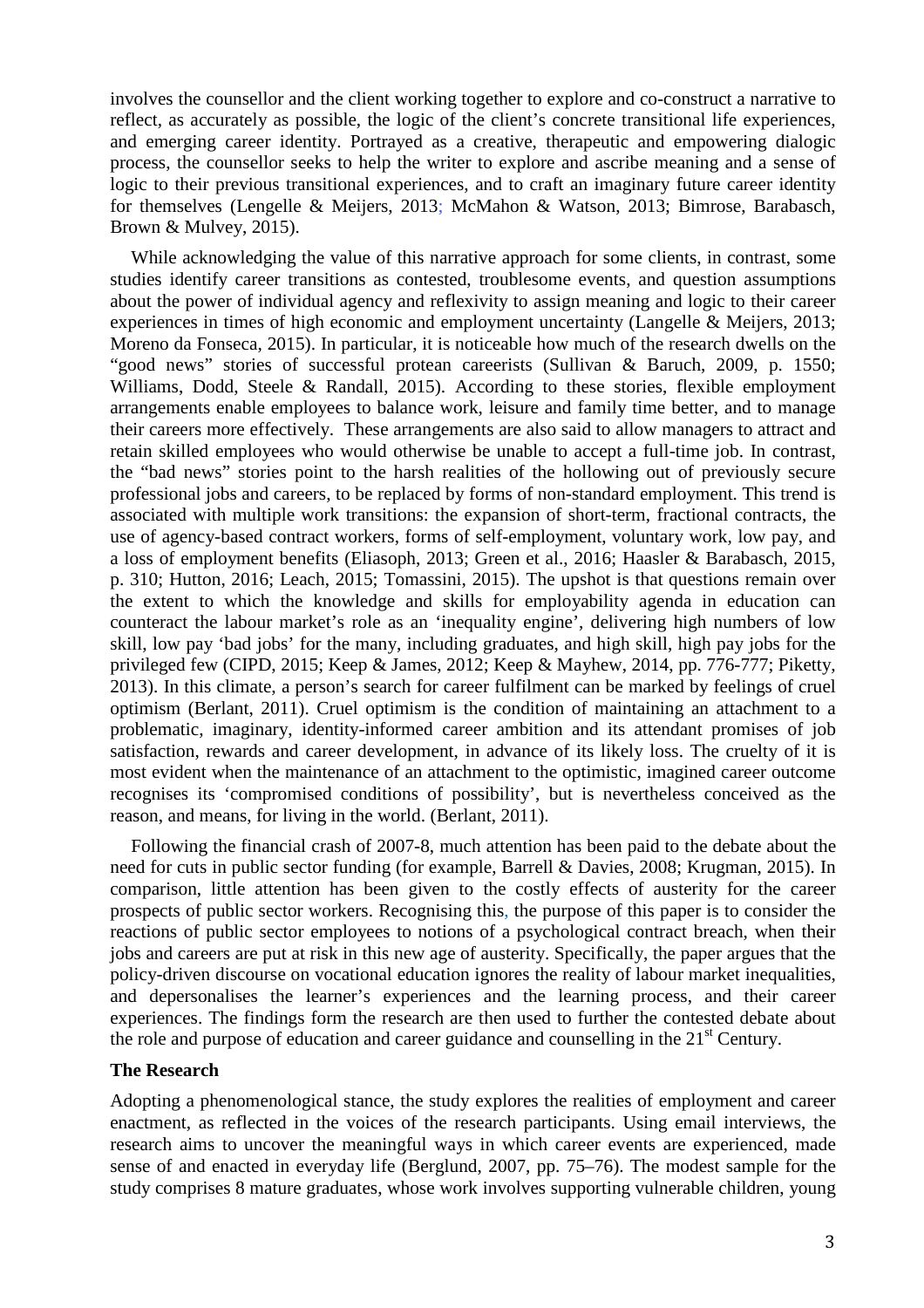people and families. As a group they are highly aspirational, and their career narratives reflect the wider, international discourse concerning vocational learning and graduate employability. Graduating in 2013, the participants (7 females and 1 male) were part-time students in their 30s and 40s, who continued with their pre-existing employment while studying for a Foundation Degree followed by a top-up BA Honours degree.

Conducted on two separate occasions, first in 2013, and then in a series of follow-up interviews in 2015, each interview quickly became a shared asynchronous conversation, a collaborative venture during which the researcher and the research participants immersed themselves in the emerging conversation and became co-constructors, as well as interpreters, of knowledge (James & Busher, 2009, p. 25). The texts that were created online helped reflect and shape the researcher and the participant's understandings of the participant's lived employment and career building experiences. Adopting this approach can create problems in terms of eliminating researcher subjective attitudes and judgments, and when judging the authenticity of the participant's online contributions. On the other hand, Hayes (1997) reminds us that it is naïve and impractical to claim our views and attitudes have no impact on the way we interpret and understand the meanings contained in data obtained in real everyday situations. Using the approach known as 'bracketing', we can, however, reflect on, and bring to the surface, our subjective viewpoints so that they can be acknowledged when making sense of the data we collect in qualitative research.

Ethical approval was obtained from the author's faculty ethics committee when planning the investigation. Known by me from the days when I was their university tutor, participants were approached via email, inviting them to take part in the study. The nature and purpose of the study were explained and, in line with common practice, they were assured their privacy and anonymity would be protected.

Based on interviews conducted in 2013, and follow-up interviews conducted in 2015, the aim is to represent and examine the participants' lived experiences when seeking to build their careers within the contemporary context of renewed cuts in public sector funding. I was particularly interested in the unfolding of participants' transitional experiences and their careers. Pseudonyms are used when quoting from the participant's narratives.

## **Graduation and the cruel optimism of imagined jobs and careers**

It is important to note that throughout their degree course, the participants' jobs were under threat because of the cuts in public sector funding, introduced by the coalition government in 2010, and thereafter. Noticeably, soon after graduation in 2013, they expressed positive feelings that the qualification would put them in a better position in the new environment to achieve their ambition for a job and a career that is central to the identities they wish to inhabit. The efficacy of the undergraduate experience and its positive impact on their feelings of self-confidence, selfworth and enhance ability to articulate their employment credentials with employers, colleagues and families is evident in their narratives. However, as explained earlier, maintaining an attachment to a career ambition can be cruelly optimistic (Berlant, 2011), and it is revealing to see how expressions of excitement over the possibilities before them, are also tinged with feelings of worry, when they contemplate, even anticipate, the all too possible loss of the dream career. Their stories illustrate how frequent inter-connected changes in public policy, the labour market and a person's social and environmental circumstances influences career journeys; and how the journey is problematic, full of troublesome uncertainties, sometimes evolves slowly, and can involve false starts.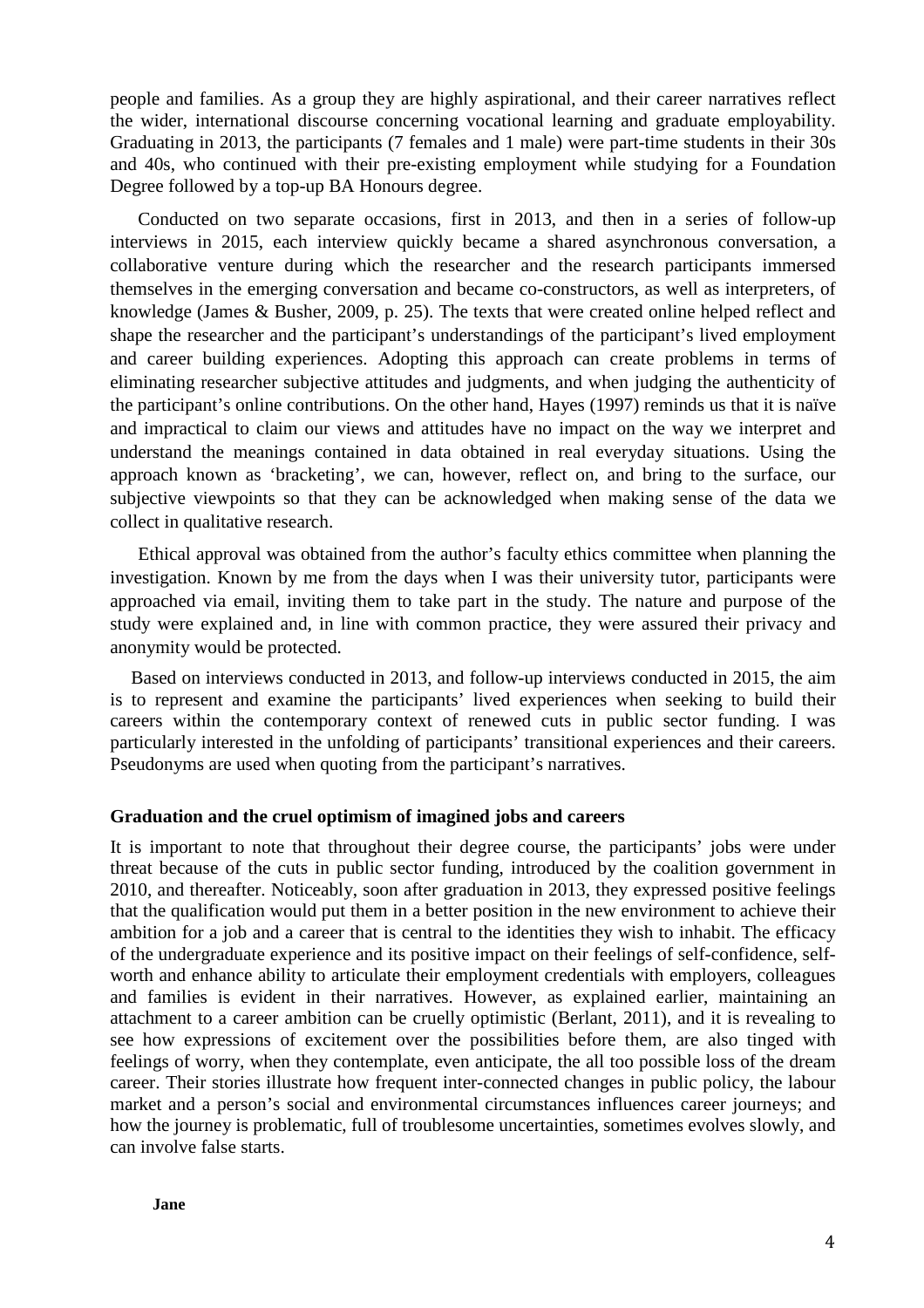I think people respect me and value my opinion more now that I have a degree, and it has raised my status and profile. I would attribute that to my studies and the people I encountered along the way. Originally, I wanted to be an Early Years teacher, but, as I continued with the degree, I found myself enjoying all the new knowledge, academic writing and research too much. I wanted to keep stretching myself cognitively. It opened my mind to a different way of thinking that I don't really want to give up. So, I decided to go into teaching young people and adults instead. The degree got me the place on the PGCE as they told me at interview they were offering me a place on academic merit (2013).

#### **Ann**

Now that I am a graduate, I feel there are many options open to me. My dream has always been to work in the education department of a museum and co-ordinate school visits and creative interactive exhibits/role play experiences for the visiting children, but this would require further study for a MA in Museum Studies, or a Primary PCGE to make myself an attractive and viable candidate for that kind of position. Currently, my finances will not allow for me to take on further study, so I feel as though I am in limbo. As for volunteering in the sector, it is difficult to get the experience in a department which would benefit me most (2013).

### **Clare**

Graduation boosted my confidence as I am now in a similar position to my colleagues who are mostly graduates. For me, feeling very much overlooked at school, it's like a validation, confirmation of being as good as anyone else. Consequently, I am more willing to get involved and not just give and argue an opinion. The position I hold is one I moved up to from lower level posts, whereas some of my colleagues have come in at this level. I have always been conscious of this difference, and now I feel able to let go of this and think about looking at other opportunities as well. I volunteered to be part of a local pilot that may be rolled out county wide. If, or when, that happens, they often need 'leads' to help with implementation and that's probably what I have in mind when I think about opportunities, and about how to show management I'm interested in new things (2013).

#### **Louise**

What gaining the degree has done for me is far greater than enhancing my career. I was written off at school for being lazy and lacking academic ability. This led to me failing all my GCSEs. Thereafter, I successfully embarked on a nursery nursing course, and began a career in child care. I attempted to do my A levels at aged 21. Again I failed these. Later, I started the foundation degree course when I reached the point where my experience could no longer get me to the next step on the career ladder. The university picked up on my difficulties almost instantly and I was diagnosed with dyslexia. All the confidence issue I had disappeared on gaining this qualification. I am currently looking at new jobs, but, because of the cuts in funding for the kind of work I do, I think I need further training to enhance my career possibilities (2013).

### **Tom**

Studying enabled me to understand the behaviours of not only young people, but also my colleagues. I am looking for other jobs that have more responsibility, but my aim is to still have direct contact with young people. I know this limits my options but I would take enjoying my job over earning more. I am more confident in my work, and the course has opened a lot more doors for me. There are jobs that I can apply for now that I couldn't apply for before. My manager has said she can see a difference in my work, not just with young people. I now attend (nearly) all multi agency meetings because I kept going on about the importance of effective multi agency work. I do enjoy this, and it really makes a difference, not just for the organisation, but for the young people as they are receiving a better level of support (2013).

#### **Charlotte**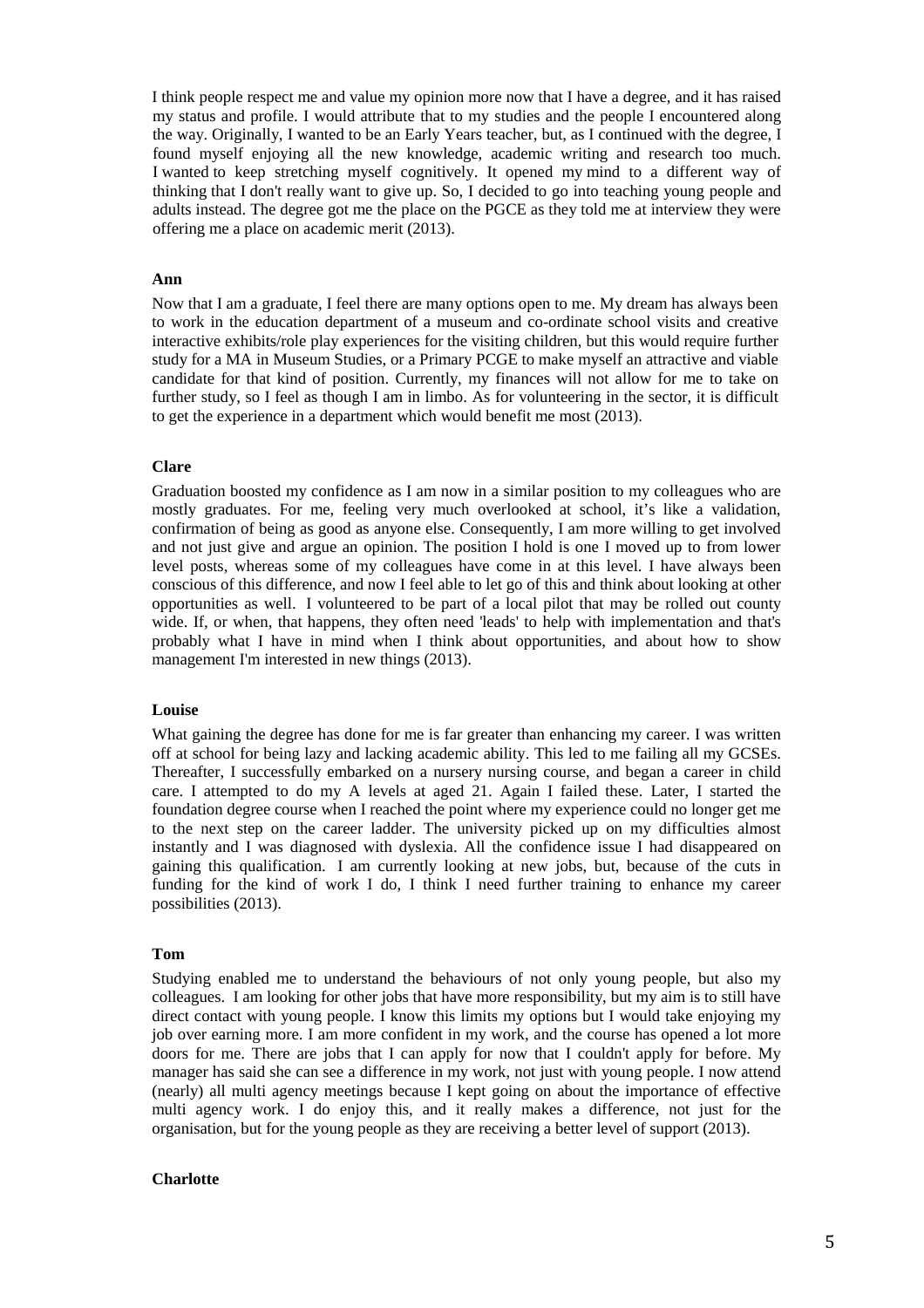After graduating, I continued in my role as a Youth Support Worker, working with young people who need further support with issues affecting their lives. My degree will (I hope) allow me to apply for managerial jobs within the youth support service, which is great, so it has opened some doors, but I lack managerial experience and in this line of work most employers will only accept social work or counselling degrees. Which is extremely frustrating (2013).

# **Transitions**

Traditional theories about transition in the lives of organisations and people assume there will be periods of equilibrium, when they can come to terms with the change requirement, and learn to move on in their lives. This notion that change events are separated by periods of equilibrium, fuels a widespread belief that change can be planned and managed incrementally (Tushman, Newman & Romanelli, 1986; Gersick, 1991). For example, Bridges (1980, p. 1991) identifies three stages to illustrate how personal transitions can occur. The first stage is about '*ending*' and '*letting go*' of the old situation and the identity that went with it. A second, in-between, stage is described as a *neutral zone*, which is said to be a period of disorientation, self-doubt and anxiety, as well as a time when there is an increase in personal creativity and growth. Also, it is said to be a time when one becomes aware of new opportunities. The third stage is described as '*beginnings*', a period of reorientation to a new situation and a new identity. However, it would be a mistake to assume the transition process is a linear one. In this study, participant narratives illuminate the political and potentially hazardous realities of employment and career enactment in this new age of economic uncertainty. In particular, over the course of the interviews, the troublesome impact of not being able to come to terms with, and adjust to, a never ending stream of unfinished restructures and transitions is all too evident in their narratives. As one participant, explained, 'we all know local authority services will be restructured again. The current restructure is my fourth in eight years.' The picture presented is of careers, whose future is full of contested, unending and interconnected uncertainties.

### **Tom**

I applied for and was offered a job as a youth worker in a management position. However, I told them I would not accept it immediately as I still had other questions for them. I looked at the funding cuts for youth services over the last three years and had some concerns over the position, and how long my contract would be for. To be fair to them, they were honest with me and said they didn't know if their jobs would be there in 12–18 months' time. If I didn't have children and a mortgage, I would have taken the risk and accepted the job. Thankfully, my manager asked if I would consider staying if they could offer me more. We discussed what I would want - more money and responsibility, but more importantly, that I would still have direct work with young people. This was agreed but I am still waiting for the confirmation and a contract to sign. I have more responsibility and a much larger workload, but my wages are still the same (2015).

#### **Louise**

I am on a fixed term contract which was due to end in December 2014. Now I am told it will be extended until August 2015. So, I am looking for other jobs. This is hard because all my experience (17 years) has been with supporting disabled children, and jobs in this field are being ended. It probably means I will be starting at the bottom with any new career path. I applied to be a special constable in the police as I believe it will give me some valuable experience, and help me identify other career paths. I will do this alongside whatever paid job I can get. I am also considering a return to being a teaching assistant, with a view to doing a PGCE, but it feels like I've failed as I started my career as a TA. (2015).

#### **Ann**

In May 2014 I was told I would be moved from supporting young people to a community support work role. Then, in June 2014, I was moved into another job for which I had no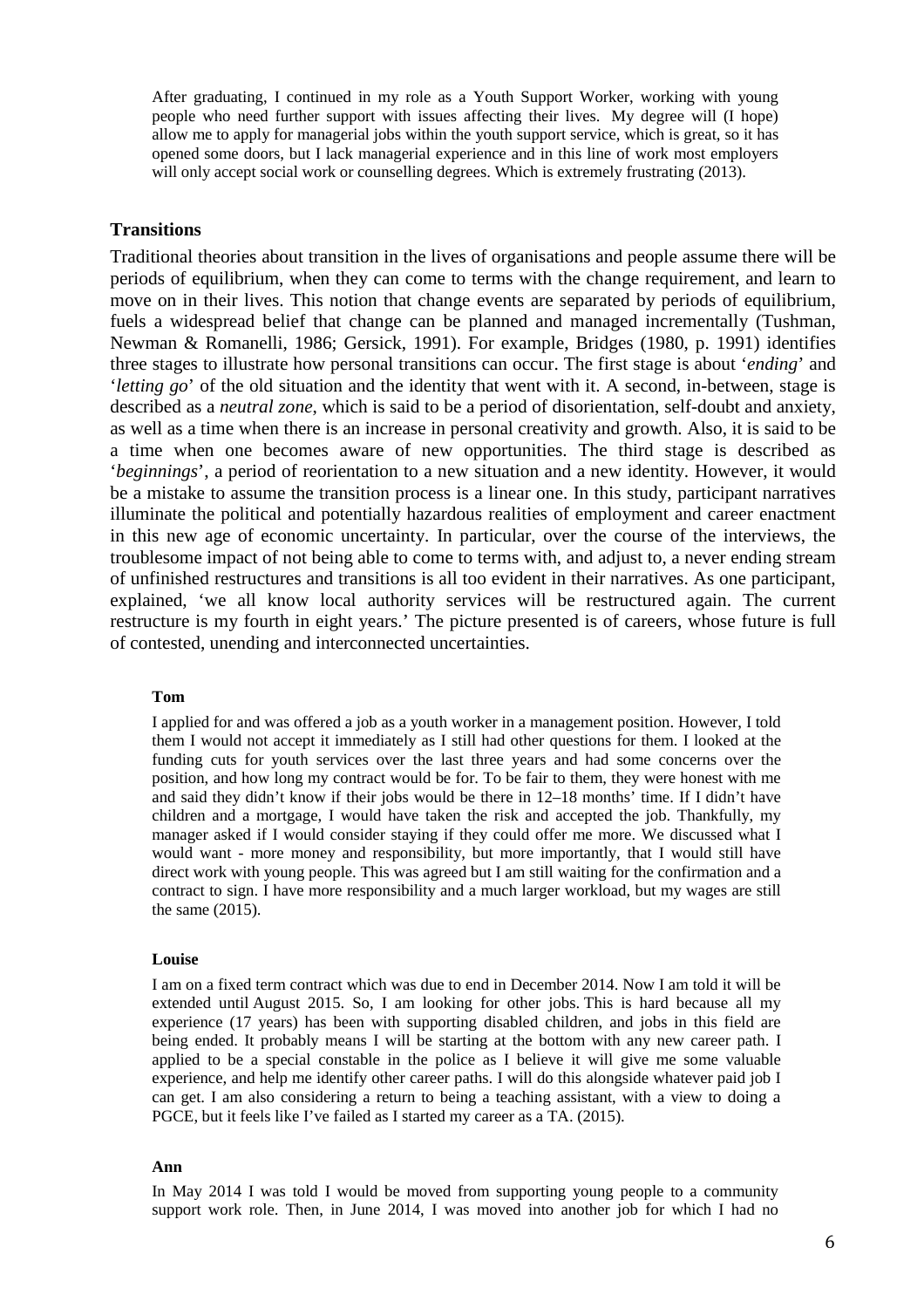training, and was given barely a week's induction before being expected to 'get on' with my new role. This brought a great deal of stress which resulted in me being signed off sick by my GP. Then, just before Christmas, more funding cuts were announced and I was made redundant. I am now on the council's 'redeployment' register, and applying for other jobs (2015).

### **Jane**

Teaching at college means I can still do a lot of the academic things I enjoy, and I really like teaching the students. The college is looking to do their degree programmes full-time from next year, and it is possible that there will be some paid work for me. After the Post-16 PGCE, I plan to do a Masters degree, but my ultimate career goal would be to work as a university lecturer. However, I am very frustrated. I thought that gaining a degree would open up a whole new world of work opportunities, but that doesn't seem to have happened. It seems at the moment my career is dependent on factors outside of my control (2015).

Appreciating the participants' troublesome experiences remind us why vocational idealism can become a 'wicked' problem. The 'wicked' cruelty of it is evident when decisions taken in response to one set of needs results in undesired and unhelpful consequences and uncertainties in other areas. (Rittel & Webber, 1973; Waddock, Meszoely, Waddell & Dentoni, 2015). In the following example, Clare is all too aware of the dangers when the job requirement to actively engineer the growth of a volunteer workforce puts her, and her colleagues,' jobs at risk.

## **Clare**

There is a push to establish group work, so that a number of young people can be worked with at one time. Volunteers are used to deliver intervention work previously undertaken by paid members of staff. Case managers are now expected to train and manage volunteers as well as write specific intervention programmes. The constant 'fear' of the axe dropping and repeated consultation periods that appear to roll out annually, have meant that the service has lost valued workers. The financial insecurities within the public sector do generate feelings that trained volunteers are 'apprentices waiting in the wings', particularly within an agency where it is difficult to secure paid employment. It seems as though we are educating the competition (2015).

Clare's comment about the difficulties experienced when looking for secure paid employment highlights contested and troublesome trends in the global labour market; trends associated with the expansion of short-term, fractional contracts, forms of self-employment, voluntary work, low pay, and a loss of entitlements to social security, worker protection, training access and retirement benefits. The wicked reality of this is evident in Catherine's narrative.

## **Catherine**

Soon after graduation, I was made redundant. I lost nine hours of contractual work with a youth club (this club closed) and for a group called Young Inspectors, which was kept running. In order to continue working with the group, I had to sign up with an employment agency that recruits casual workers for the Council. So, I am now paid hourly for this work and don't have the same employment benefits, although I do get paid slightly more. I enjoy the role, although it can be quite stressful, and the young people are quite vulnerable and challenging at times. Also, I gained employment at the university. The work is on a casual basis, so, again, it is not a long-term option, as I need more job security. I don't feel I have control over the direction of my career. Part of this feeling comes from being on a 'zero hours' contract, and knowing that I could suddenly be out of work with little notice and no real rights, and nothing to move on to. It is a struggle to plan things like holidays away, or time off. If I have a night off I don't get paid. I could, of course, always apply for more jobs, or widen my search to include working further afield. I have applied for many jobs since graduation and have felt disappointed many times to not get to the interview stage. In the past, when I wanted to get into a certain field, I started out volunteering and doggedly pursued the subject, reading round it and getting really into it. I don't have the motivation to volunteer anymore. When I think of developing in a particular field, I think of further study which is too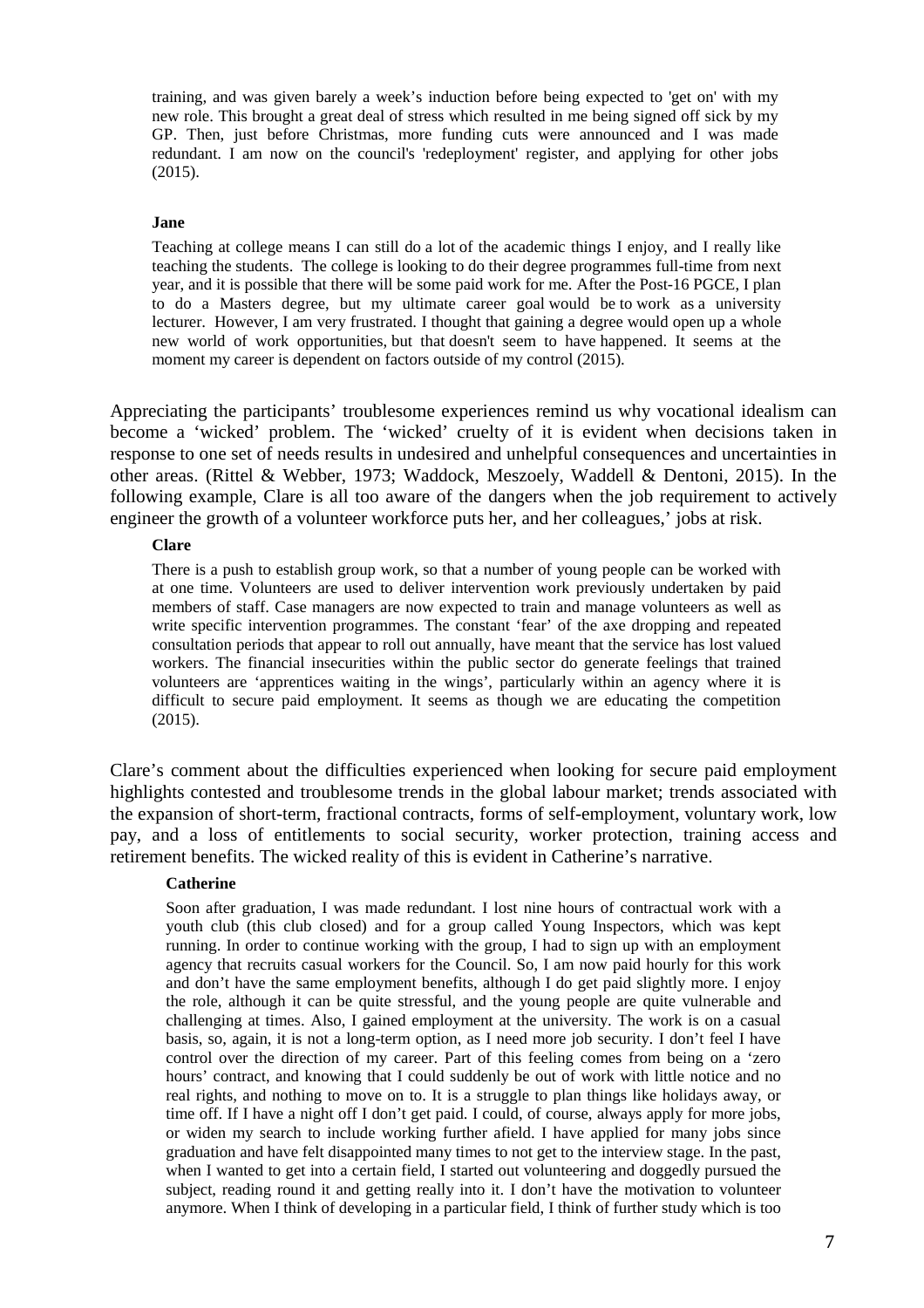expensive an option at the moment (2015).

# *Psychological contracts*

As mentioned earlier, public policy and much of the careers literature continues to promote the idea of employability as a basis for career and employment success. For many, the reality is different. The expressed uncertainties in the participants' narratives reveals the emotional and psychological impact of cumulative restructures on them, and their self-protective behaviours.

# **Clare**

It feels like everything has ground to a halt in anticipation of yet another restructure. The team is working on, but in limbo. We feel dislocated from the restructure process/decisions. We don't feel there is any real consultation, just lip service. We take on tasks from former, departed colleagues, because we don't have a choice, but also because we hope that by trying to adapt, and being willing to, we will strengthen our case. We continue in the hope that we will survive intact, but in reality we all expect the opposite. We look at the internal vacancy bulletin, not for jobs, but to see what's new and what's changing. You get a taste for where things are going from the posts advertised. We scrutinise job descriptions looking for elements of our role as an indication of what might happen to us. It's grim really (2015).

## **Emma**

Studying for a degree altered the course of my career. When my headteacher saw that I was keen to progress and learn, and was prepared to work hard, I was slotted into a role of home school liaison coordinator. I began the role with three hours a week allocated to it, which gradually increased to twenty in my last year of studying. After finishing my degree, I was given the role full time, and assured that I would receive a new contract, together with an increase in salary. However, the role had not been passed by the council's human resources department. When the job description was completed and sent for evaluation, the HR department disagreed with the grade. The grade they think it is worth is the grade I am currently paid. So, I am a little disillusioned. I thought my career was 'on the up' but at present I haven't moved at all through the pay bands, yet have more responsibility. Although I enjoy the role, I feel a little 'cheated'. I am considering alternative options, and starting to formulate new plans. On a positive note at least my job has not been affected by cut backs (2013).

## **Charlotte**

Although my pay is protected for one year in the latest restructure, my salary will then be reduced by £3500, and my role has been down-graded so that you no long need a level 4 qualification, it is only level 3. It hasn't made me feel valued! (2015).

The perceived unfairness of Charlotte's situation is not just about the changes in her job specification, and the impending salary reduction; it is also about the deliberate downgrading of the qualification status of her job, as a way of absorbing cuts in public sector funding. Emma's statement '*I feel a little cheated*', and Charlotte's '*it hasn't made me feel valued*' are especially revealing, because one can imagine the strength of their feelings, soon after graduation. Signalling similar concerns, other participants frequently use language which suggests they too believe some basic expectations are being violated, and that the foundations of strong employeremployee relationships, i.e. notions of fairness, trust and social justice, are threatened in these times.

# **Discussion**

In 2010, participants in the study enthusiastically embarked on a three-year degree programme, in the belief that it would increase their chances of career progression and increased earnings in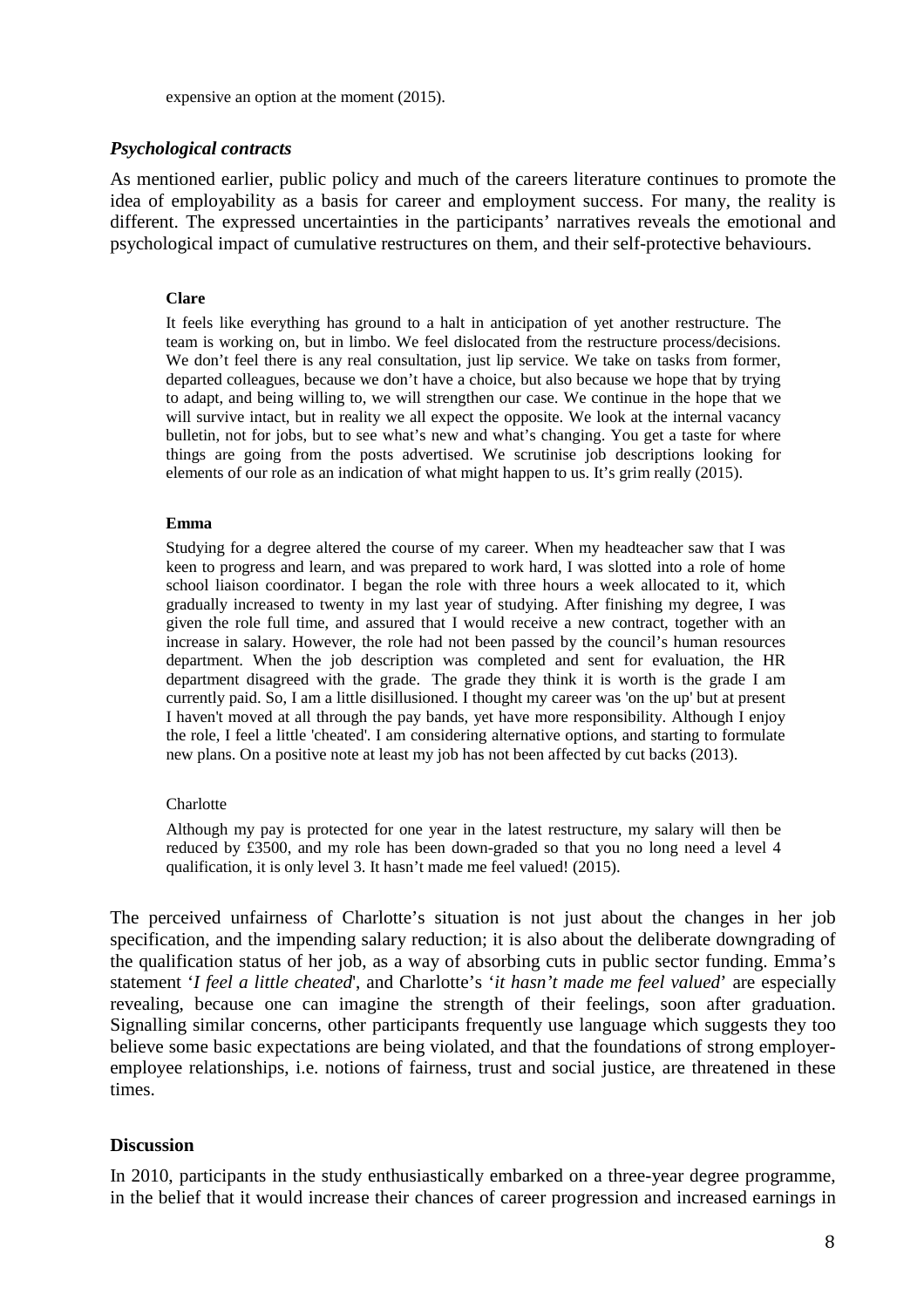the occupation of their dreams; that it would allow them access to 'the good life' (Berlant, 2011). Interviewed three year later, the positive impact of becoming a graduate on their feelings of selfconfidence, self-worth and enhanced agential ability to articulate their employment credentials with employers, colleagues and families is evident. In particular, it is noticeable how the work they do is central to their imagined work identities, and makes them who they are. Since then, the cruel reality of their experiences is etched into accounts of changes in their employment status, brought about by waves of cuts in public sector funding. Most of all, they express feelings that some fundamental, implicit understandings of a psychological contract between them, the state and their employer is being cruelly violated. These implicit understandings are about notions of mutual obligations of trust, fairness and social justice in employment practice.

Appreciating the participants' experiences raises some troublesome questions for further and higher education, and for careers work. In practice, education and careers work can transform people and organisations for the better; it can also mirror and act to reproduce existing inequalities in the market economy and employment practices. (Bernstein, 1971; Keep & Mayhew, 2014, p. 775). This is why the discourse about poor quality teaching, and students lacking the knowledge and skills to satisfy the economy's needs, becomes a paradigmatic target around which to re-direct and channel public outrage (Collini, 2016; Palfreyman & Trapper, 2014). Cast in instrumental term, the notion of a psychological contract, where the roles of student and staff are set up in opposition as customers and vendors respectively, is affirmed. Students are the customers and what they pay for, and expect, is an education and careers guidance that gives them advantage in the highly competitive labour marketplace. On the other hand, in this age of austerity and market fundamentalism, there are no silver bullets available to guarantee success in helping people to build and manage imagined careers. Rather, the great dangers are to over-claim what might be achievable through education and careers guidance, and then to become part of the 'cooling out of the marks' process, when the victim of the con is denied the imaginary reward of the career of their dreams (Goffman, 1952). In Goffman's analogy, the mark is the sucker – the person who is taken in and becomes the victim of a con. The operator of the con, or his agent, stays with the mark in order to help them to 'define the situation in a way that makes it easy for them to accept the inevitable and quietly go home.' (Goffman, 1952, p. 451). Using Goffman's analogy one can see how the uncritical pursuit of the skills and education for employability agenda, and complementary forms of career guidance and counselling, risks encouraging students to build and maintain an attachment to an imagined, problematic career outcome, and then becomes a cooling out mechanism to draw attention away from the in-built inequalities in the labour marketplace, when the imagined object of desire is lost. (Berlant, 2011; Keep & Mayhew, 2014).

Acknowledging this danger, and asserting that the purpose of education and careers work is about more than meeting the needs of modern capitalism, we can also see why a prolonged economic crisis can render traditional notions of career paths and conventional job seeking approaches irrelevant. The analysis shows that the processes of career and employment sensemaking are both cognitive and emotional. Often of necessity, careers are built around available short-term paid and unpaid work opportunities and voluntary activities, which, when supported by a strong sense of professional identity, can give rise to adaptability and a sense of well-being. For those with a strong historical sense of self and a professional identity, career sustaining strategies can be pursued, despite the inevitable doubts and challenges. The study also illustrates how changes in a person's role and employment status can threaten and undermine notions of a professional identity and well-being. New roles can produce fundamental changes in an individual's self-definitions and confidence. Although potentially destabilising, a change in role change can also be an opportunity to trial new identify affirming skills, behaviours and attitudes. Mindful of this, we can assert that careers work is about enabling people to envisage, plan and manage their career journeys in a complex world of work and employment relationships. We can also assert that it is about enabling people to become rounded citizens 'who have the capacity for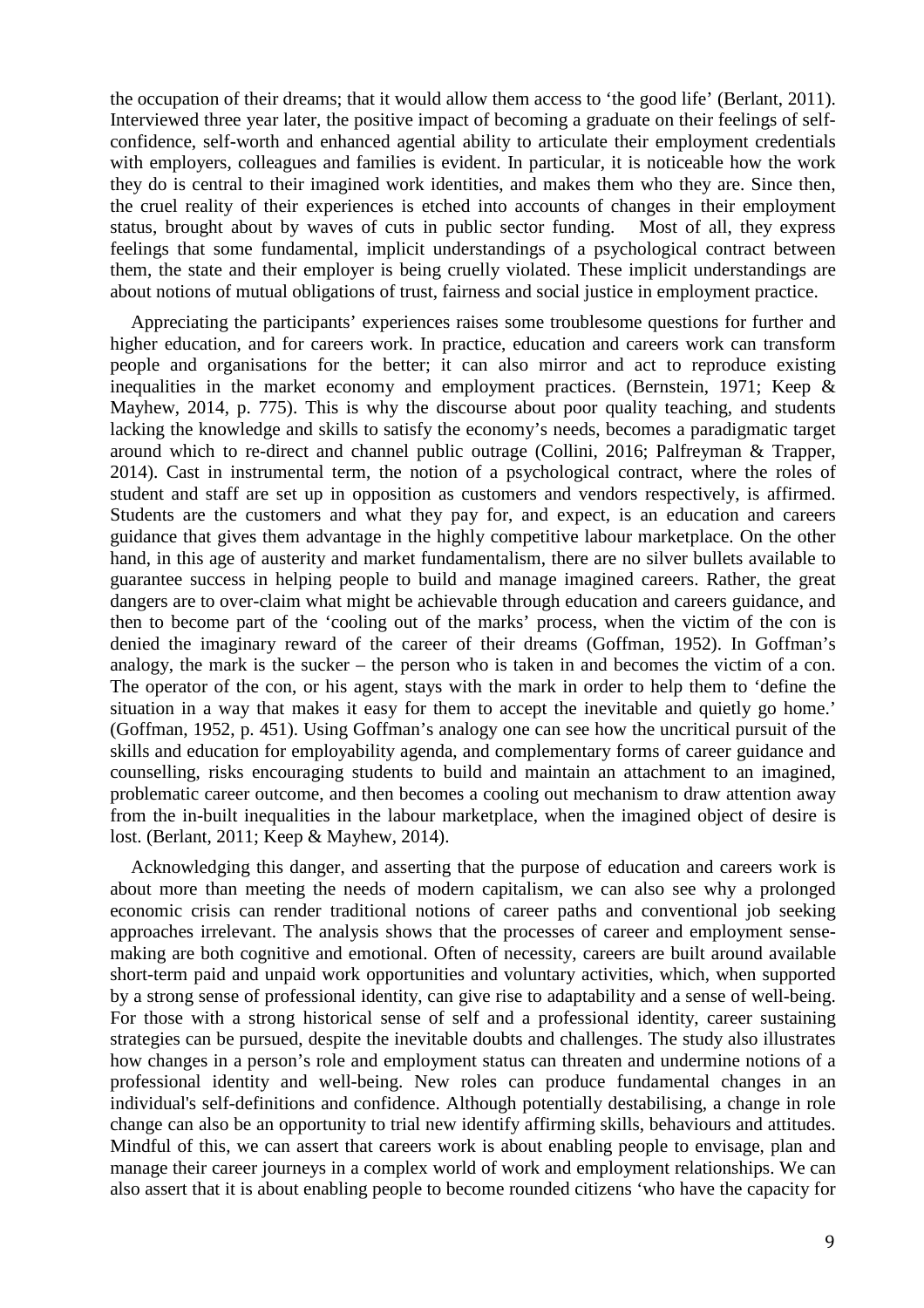reasoning, for inter-relating with other persons in the community and for deliberating about the ends worth pursuing' in their lives, as well as in the globalised economy (Pring, 2012, p. 753).

The implications for future research are two-fold. Firstly, it can profitably address the notion of possible selves in times of economic crisis, when individuals explore alternative career opportunities based on changing perceptions of a fit between what they would like to become, and their beliefs about future opportunities (Lengelle & Meijers, 2013; McMahon & Watson, 2013; Tomassini, 2015). Secondly, there needs to be a robust, research-informed debate about the complex, problematic processes of psychological contracting between students and staff in colleges of further education and universities, and to see if, and how, contractual expectations and beliefs are changing in these uncertain times, and the consequences of this.

### **Disclosure statement**

No personal conflict of interest was reported by the author

## **Note on contributor**

Tony Leach (PhD) is a senior lecturer in the Faculty of Education and Theology at York St John University. As well as being a teacher and a supervisor of undergraduate and postgraduate research, his research and writings are focused on the topics of schools as research-informed learning communities, and graduate employment and career experiences.

### **References**

Argyris, C. 1960). *Understanding Organisational Behavior*. Homewood, IL: Dorsey Press.

- Arthur, M. B. (2008). Examining Contemporary Careers: A Call for Interdisciplinary Inquiry. *Human Relations*, 61(2), 163–186.
- Arthur, M. B., & Rousseau, D.M. (1996). The Boundaryless Career as a New Employment Principle. In M. B. Arthur and D. M. Rousseau (Eds.), *The Boundaryless Career: A New Employment Principle for a New Organizational Era* (pp. 3–20). New York: Oxford University Press.
- Avis, J. & Orr, K. (2016). HE in FE: vocationalism, class and social justice. *Research in Post-Compulsory Education*, 21 (1-2), 49-65.
- Barrell, R., & Davis, E. (2008). "The evolution of the financial market crisis in 2008." *National Institute Economic Review*, 26 (1), 5-14.
- Berglund, H. (2007). Researching Entrepreneurship as Lived Experience. In H. Neergaard & J.P. Ulhoi (Eds.), *Handbook of Qualitative Research Methods in Entrepreneurship*, (pp. 75–93). Cheltenham: Edward Elgar.
- Bergmo-Prvulovic, A. (2014). Is career guidance for the individual or for the market? Implications of EU policy for career guidance. *International Journal of Lifelong Education*, 33(3), 376-392. Doi: 10.1080/02601370.2014.891886.
- Berlant, L. (2011). *Cruel optimism*. Durham, NC: Duke University Press.
- Bernstein, B (1971). *Education Cannot Compensate for Society, School and Society*, Milton Keynes: The Open University, pp.61-67.
- Bloom, P. (2013). "Fight for your alienation: The fantasy of employability and the ironic struggle for selfexploitation." *Ephemera, theory & politics in organization*, 13 (4), 785-807
- Bridges, W. (1980). *Transitions*, Reading, MA: Addison-Wesley
- Bridges, W. (1991). *Managing Transitions*: *Making the Most of Change*, Reading, MA: Addison-Wesley
- Brimston. J., Barabasch, A., Brown, A. & Mulvey R. (2014). Mid-career changes symposium. *British Journal of Guidance & Counselling*, 43(3), 255-262. doi:10.1080/03069885.2015.1037098.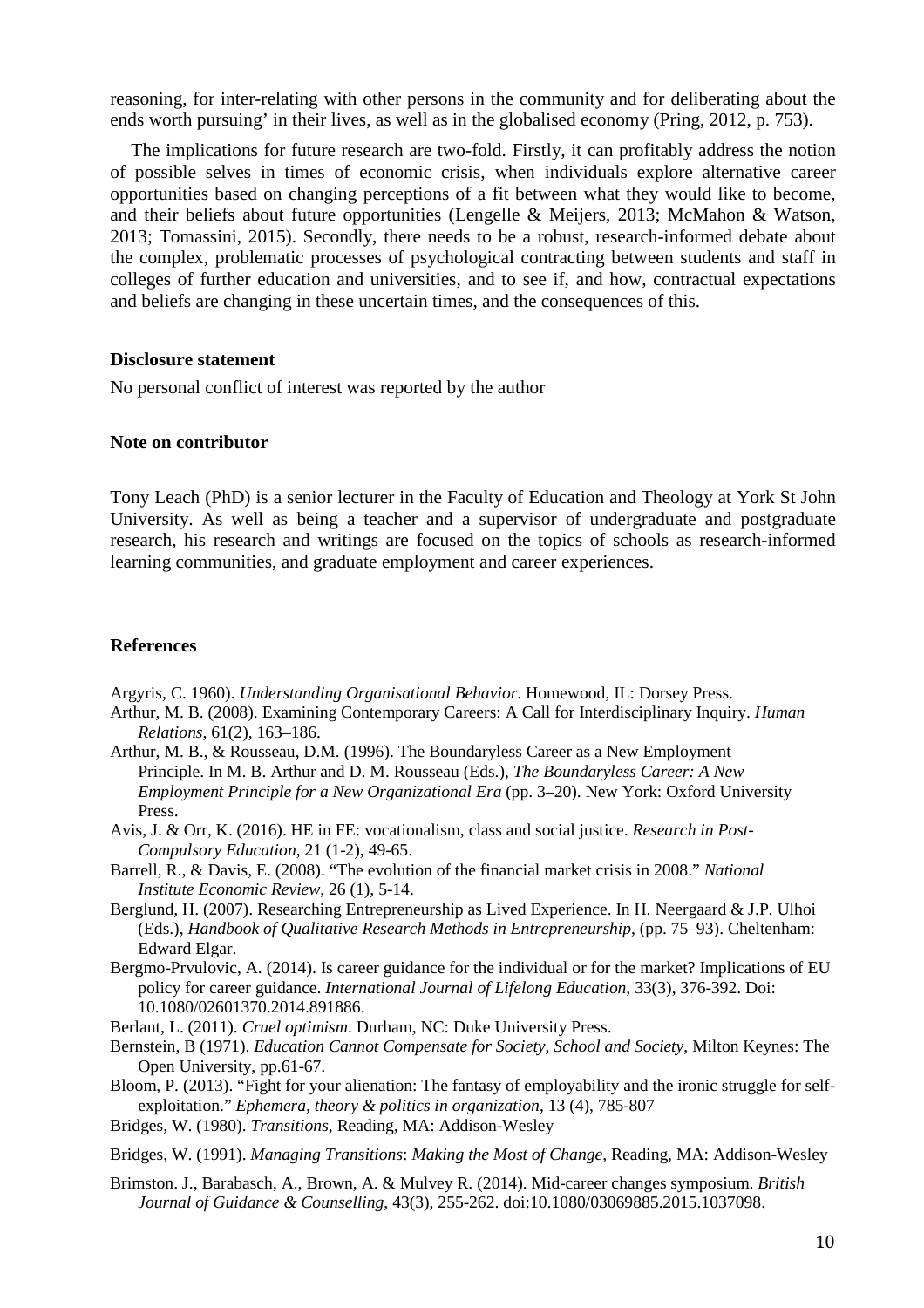- Briscoe, J. P., Hall, D. T. & Frautschy DeMuth, R. L. (2006). Protean and Boundaryless Careers: An Empirical Exploration. *Journal of Vocational Behavior,* 69 (1), 30–47.
- Brooks, R. & Everett, G. (2009). Post-graduation reflections on the value of a degree. *British Educational Research Journal,* 35(3), 333–349.
- Callaghan, J. (1976). "A rational debate based on the facts." *Ruskin College Oxford*, 18<sup>th</sup> October, 1976. <http://www.educationengland.org.uk/documents/speeches/1976ruskin.html>
- Collini, S. (2016). "Who are the spongers now?" *London Review of Books* 38(2), 33-37.
- Communication From The Commission. (2005). *Mobilizing the Brainpower of Europe: Enabling Universities to Make Their Full Contribution to the Lisbon Strategy*. Brussels: European Commission.

[http://arhiva.tempus.ac.rs/uploads/documents/mobilizing%20brainpower%202005\\_en.pdf](http://arhiva.tempus.ac.rs/uploads/documents/mobilizing%20brainpower%202005_en.pdf)

- Chartered Institute of Personnel and Development. (2015) *Over-qualification and skills mismatch in the graduate labour market*. London: CIPD. [https://www.cipd.co.uk/binaries/over-qualification-and](https://www.cipd.co.uk/binaries/over-qualification-and-skills-mismatch-graduate-labour-market.pdf)[skills-mismatch-graduate-labour-market.pdf](https://www.cipd.co.uk/binaries/over-qualification-and-skills-mismatch-graduate-labour-market.pdf)
- Clarke, M., & Patrickson, M. (2008). The New Covenant of Employability. *Employee Relations*, 30 (2), 121–141.
- Conway, N., & Briner, R.B. (2005). *Understanding Psychological Contracts at Work: A Critical Evaluation of Theory and Research*. Oxford: Oxford University Press.
- Conway, N., Kiefer, T., Harley, J., & Briner, R.B. 2014. "Doing More With Less? Employee Relations to Psychological Contract Breach via Target Similarity or Spillover during Public Sector Organisational Change." British Journal of Management, 25, 737-754
- Davies, B. & Bansel, P. (2007). "Neoliberalism and education". *International Journal of Qualitative Studies in Education* 20 (3), 247-259.
- Department for Business, Innovation & Skills (2016) *Success as a Knowledge Economy: Teaching Excellence, Social Mobility & Student Choice*. London: DBIS.

[https://www.gov.uk/government/uploads/system/uploads/attachment\\_data/file/523396/bis-](https://www.gov.uk/government/uploads/system/uploads/attachment_data/file/523396/bis-%0916-265-success-as-a-knowledge-economy.pdf) 16-265 [success-as-a-knowledge-economy.pdf](https://www.gov.uk/government/uploads/system/uploads/attachment_data/file/523396/bis-%0916-265-success-as-a-knowledge-economy.pdf)

- Eliasoph, N. (2013). *The Politics of Volunteering*. Cambridge, MA: Polity Press.
- European Centre for the Development of Vocational Training (Cedefop). (2005). *Improving Lifelong guidance policies and systems*. Luxembourg: Office for Official Publications of the European Communities[. http://www.cedefop.europa.eu/en/publications-and-resources/publications/4045](http://www.cedefop.europa.eu/en/publications-and-resources/publications/4045)
- Gersick, C.J.G. (1991) Revolutionary Change Theories: A Multilevel Exploration of the Punctuated Equilibrium Paradigm. *Academy of Management Review*, 16 (1), 10-36.
- Goffman, E. (1952). On cooling the mark out: some aspects of adaptation to failure. *Psychiatry*, 15 (4), 451 463, [Online] Available at: http://www.tau.ac.il/~algazi/mat/Goffman--Cooling.htm (accessed 22 January 2016).
- Guest, D., Conway, N., Briner, R. & Dickman, M. (1996). *The State of the Psychological Contract in Employment*. London: Institute of Personnel and Development.
- Haasler, R., & Barabasch, A. (2015). The role of learning and career guidance for managing mid-career transitions – comparing Germany and Denmark. British Journal of Guidance & Counselling, 43(3), 306-322, http://dx.doi.org/10080/03069885.2015.1020758
- Hall, D. T. (1996). Protean Careers of the 21st Century. *Academy of Management Executive*, 10 (4), 8– 16.
- Hall, D. T. (2002). Careers In and Out of Organizations. Thousand Oaks: CA: Sage.
- Hall, D. T. (2004). The Protean Career: A Quarter-Century Journey. *Journal of Vocational Behavior,* 65 (1), 1–13.
- Hall, D. T., & Chandler, D.E. (2005). Psychological Success: When the Career Is a Calling. *Journal of Organizational Behavior*, 26 (2), 155–176.
- Harris, S. 2007. *The Governance of Education: How neoliberalism is transforming policy and practice*. London, Continuum.
- Hayes, N. (1997). *Doing Qualitative Analysis in Psychology*. Hove: Psychology Press.
- Haywood, J. (2004). Forward: A century of vocationalism. *Oxford Review of Education*, 30 (1), 1-12. Doi. Org/10.1080/0305498042000190032
- Herriot, P. & Pemberton, C. (1995) *New Deals: The Revolution in Managerial Careers*. Chichester: John Wiley.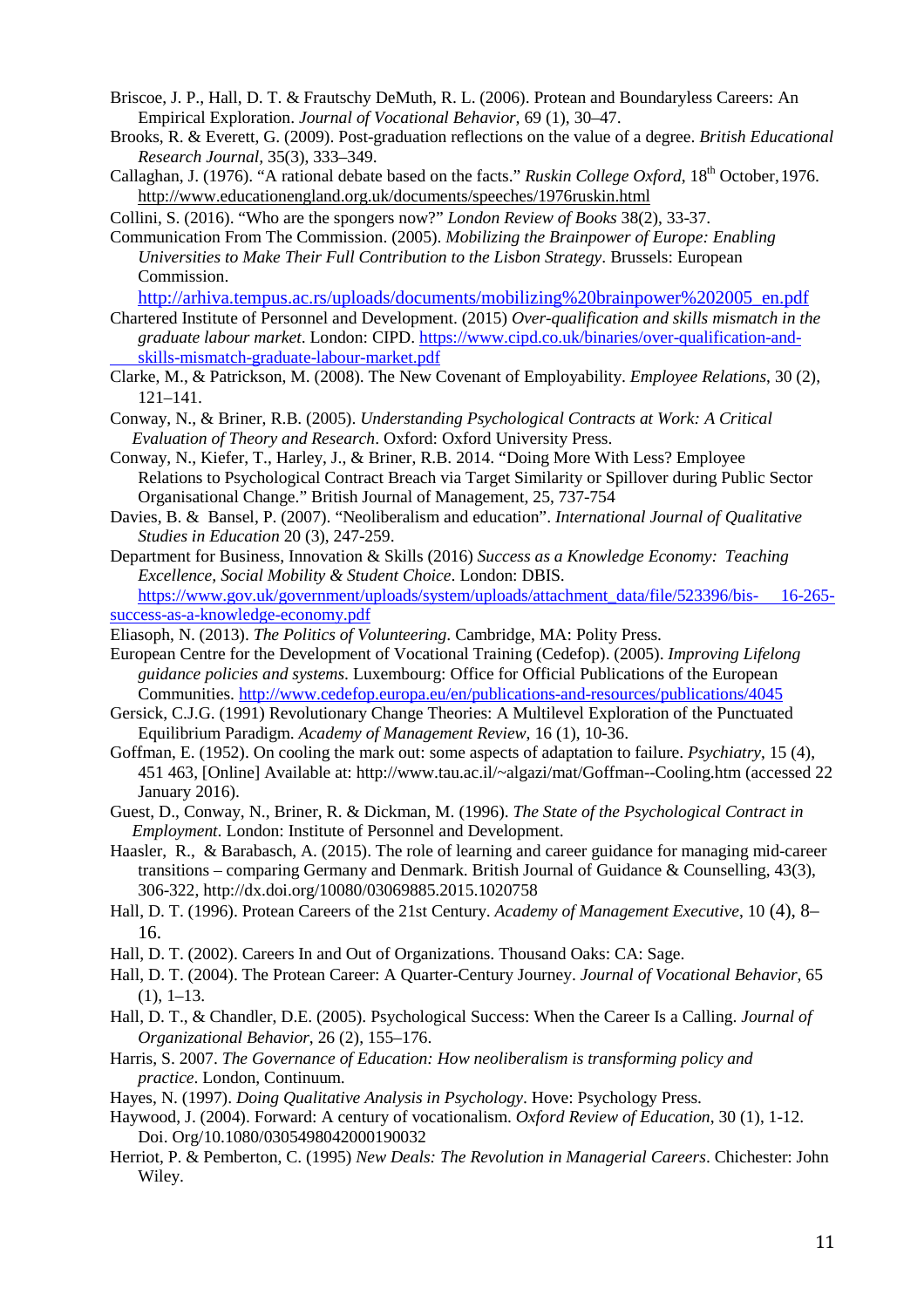Hutton, W. (2016). The gig economy is here to stay. So making it fairer must be a priority. *theguardian*. <https://www.theguardian.com/commentisfree/2016/sep/03/gig-economy-zero-hours-contracts-ethics>

James, N., & Busher, H. (2009). *Online Interviewing*. London: Sage.

Keep, E., James, S. (2012). A Bermuda Triangle of Policy? 'Bad Jobs', Skills Policy and Incentives to Learn at the Bottom End of the Labour Market. *Journal of Education Policy,* 27(2), 211–230.

Keep, E. & Mayhew, K. (2014) Inequality – 'Wicked problems'. Labour market outcomes and the search for silver bullets. *Oxford Review of Education*, 40(6), 764-781. Doi: 1080/03054985.2014.979580.

Krugman, P. (2015). "The long read: The case for cuts was a lie. Why does Britain still believe it? The Austerity delusion." *The Guardian Newspaper*. Accessed March 17, 2016. http://www.theguardian.com/business/ng-interactive/2015/apr/29/the-austerity-delusion

Leach, T. (2009). Maybe I can fly: nurturing personal and collective learning in professional learning communities. *Pastoral Care in Education*, 27 (4), 313-323. DOI: 10.1080/02643940903349328

- Leach, T. (2010). Knowledge creation and deployment in the small, but growing, enterprise and the psychological contract. *Research in Post-Compulsory Education*, 15 (3), 329-344. http://dx.doi.org/10.1080/13596748.2010.504003
- Leach, T. (2012). Researching Graduates' Lived Experiences of Vocational Learning. *Research in Post-Compulsory Education*, 17 (2), 261–275.
- Leach, T. (2015). Graduates' experiences and perceptions of career enactment: identity, transitions, personal agency and emergent career direction. *Research in Post Compulsory Education*, 20 (1), 50- 63. http://dx.doi.org/10.1080/13596748.2015.993872

Leitch Review of Skills. (2006). *Prosperity for all in the global economy: World class skills*. London: HMT.

Lengelle, R. & Meijers, F. (2013). Narrative identity: writing the self in career learning. *British Journal of Guidance & Counselling*, 42(1), 52-72. Doi:10.1080/03069885.2013.816837.

Levinson, H., C. Price, K. Munden, K. et al. (1962) *Men, Management and Mental Health*. Cambridge, MA: Harvard University Press.

- Lyotard, J. F. (1984). *The Postmodern Condition: A Report on Knowledge*. Manchester: Manchester University Press.
- McMahon M., & Watson, M. (2013). Story crafting: Strategies for facilitating narrative career counselling. *International Journal for Educational and Vocational Guidance*, 12(3), 211-224.
- Moreno da Fonseca, P. (2015). Guidance systems across Europe: heritage, change and the art of becoming. *British Journal of Guidance and Counselling*, 43(3), 351-366, http://dx.doi.org/10080/03069885.2015.1028887
- Organisation for Economic Cooperation and Development. (2014) Education at a glance 2014 OECD Indicators. Paris: OECD Publishing.<https://www.oecd.org/edu/Education-at-a-Glance-2014.pdf>
- Palfreyman, D., & Tapper, T. (2014). Reshaping the University: The rise of the Regulated Market in Higher Education. Oxford: Oxford University Press.
- Piccoli, B., and H. De Witte. 2015. "Job insecurity and emotional exhaustion: Testing psychological contract breach versus distributive injustice as indicators of lack of reciprocity." *Work & Stress* 29 (3), 246-263.
- Piketty, T. (2013). *Capitalism in the 21<sup>st</sup> century*. Cambridge, MA: Belknap Press: Harvard University.
- Rittel, H. W. J., & Webber, M.M. (1973). Dilemmas in a General Theory of Planning. *Policy Sciences,* 4 (2), 155–169. Doi:10.1007/BF01405730.
- Pring, R. (2012). Putting Persons Back into Education. *Oxford Review of Education*, 38 (6), 747–760.
- Robinson, S.L. & Rousseau, D.M. (1994). Violating the psychological contract: not the exception but the norm. *Journal of Organisational Behaviour,* 15, 245-59.
- Rousseau, D. M., (1995). *Psychological Contracts in organisations*: *Understanding written and unwritten agreements*. London: Sage.
- Savickas, M. L. (2008). Helping people choose jobs: A history of the career guidance profession. In J.A Athanasou & R. Van Esbroeck (Eds), *International handbook of career guidance* (pp. 97- 113). Dordrecht, Netherlands: Springer.
- Schein, E, H. (1980) *Organisational Psychology* (3<sup>rd</sup> Edn.). Englewood Cliffs, N.J.: Prentice-Hall.
- Sennett, R. (1998). *The corrosion of character: The personal consequences of work in the new capitalism*. New York, NY: W.W. Norton.